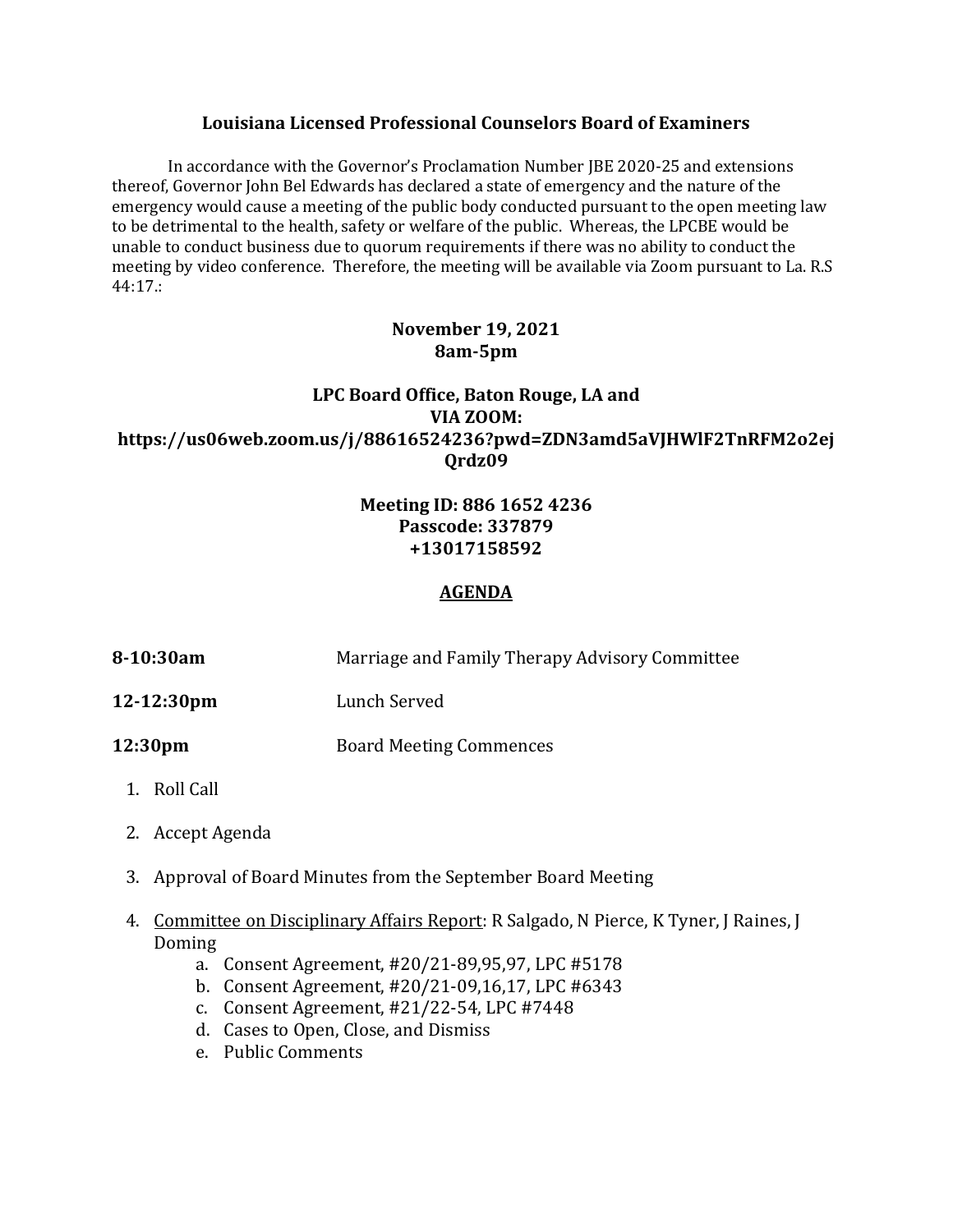- 5. Committee on Licensure/Supervision/Appraisal Report LPC: J Mims, R Salgado, L Fazio-Griffith, E Johns
	- a. Review of (P)LPC Applicants for Approval or Denial
	- b. Discussion of Specific Applicant Issues/Concerns
	- c. Public Comments
- 6. Committee on Licensure/Supervision/Appraisal Report LMFT: C Guillotte, F Nash, R Cathey, K Tyner
	- a. Review of (P)LMFT Applicants for Approval or Denial
	- b. Discussion of Specific Applicant Issues/Concerns
	- c. Public Comments
- 7. Committee on Legislative Affairs Report: C Guillotte, E Airhia, J Mims, K Hebert, A Trogden
	- a. Legislative Updates
- 8. Recess: 10 Minutes
- 9. Committee on Professional Assistance Program Report: R Cathey, E Airhia, L Fazio-Griffith
	- a. Update on PAP Committee Activities
	- b. Public Comments
- 10. Marriage and Family Therapy Advisory Committee Report: R Cathey, C Guillotte, K Tyner, F Nash
	- a. Recap of MFTAC Meeting
	- b. MFTAC Officers
	- c. Public Comments
- 11. Committee on Correspondence: N Pierce, R Salgado
	- a. Correctional Facility re: conflicts of interest
- 12. Recess: 10 Minutes
- 13. Executive Director Report: J Doming
	- a. ED Report
	- b. Public Comments
- 14. Review of Financial Reports:
	- a. August, September, October 2021 Financials
	- b. Public Comments
- 15. New Business
	- a. Board Officers
	- b. Training Certificates-Ethics, Sexual Harassment, and Driver Training
	- c. Next Board Meeting: Date/Time January 21, 2022 at 12:30pm